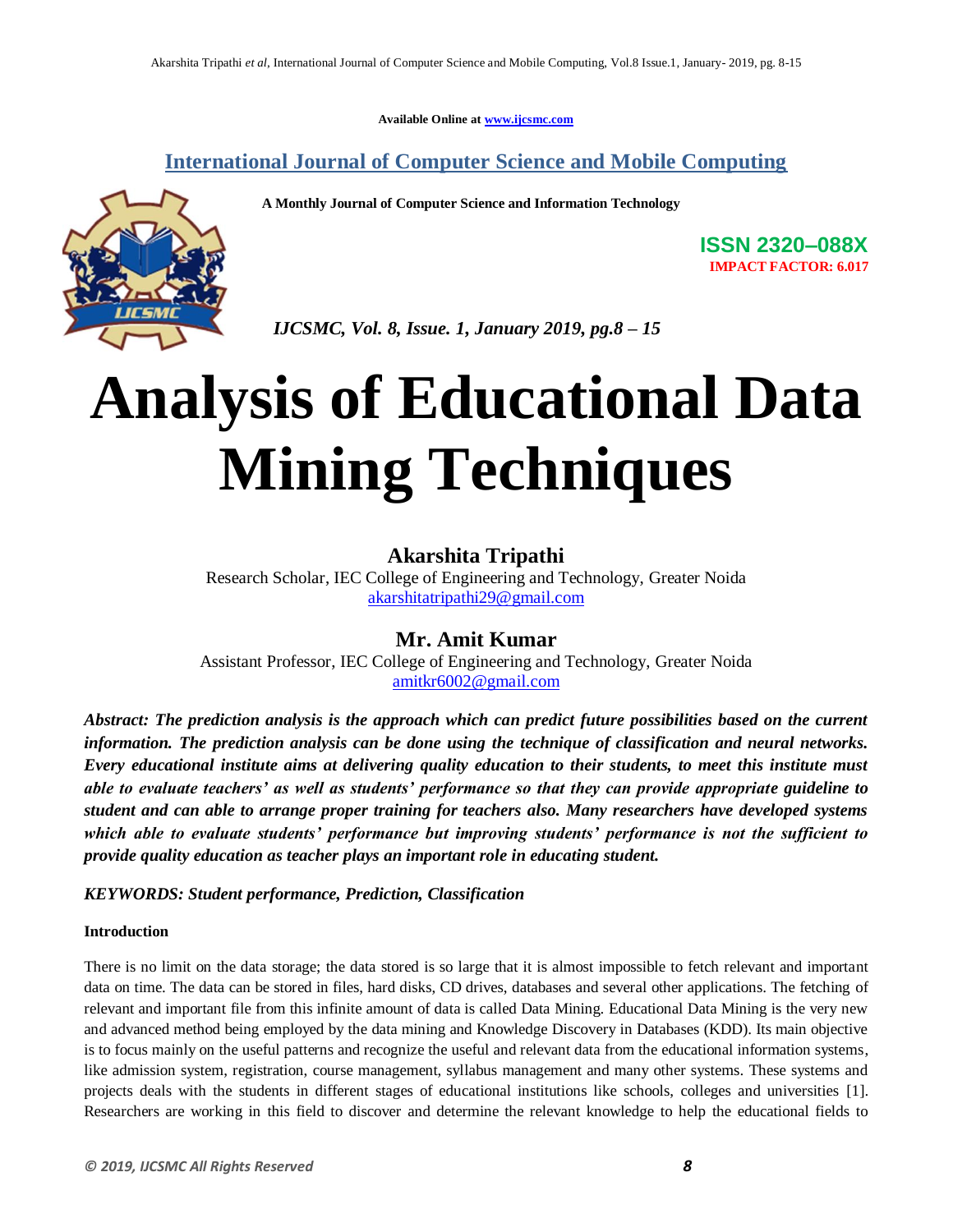manage their smooth working of schools, colleges and universities. This will also enhances the better and improved functioning of the institution by managing their activities. It studies the students" data and information by classifying the student"s data with the help of decision tree or association rules. It is the better and interesting field of research which most commonly focuses on the observation and understanding of student"s data which is related to their educational field [2]. This involves the analyzing the performance data, managing the proper functioning of the educational institutes. It makes sure that all the students are getting proper and sufficient facilities and they are not facing any problem in their education. It also includes the classification, in which is the most common data mining technique used to classify the educational institutions according to their performance. Educational Data Mining (EDM) is used in this research to study the collected student"s information by a survey and classification is performed on the basis of the gathered data [3]. This classification, classify and predicts the student"s performance in their coming semesters or upcoming examinations. The main objective of this research is identifying the relationship between the student"s personal and social factors as well as in their academic performance analysis. This provides facility to the student and the institutions to work in an organized and synchronized manner, by analyzing the performance of every student and then they decide who is underperforming and who is performing well in their academics. This will help the educational institutions to work in a very proper and uniform manner [4]. Every educational institute aims at delivering quality education to their students, to meet this institute must able to evaluate teachers" as well as students" performance so that they can provide appropriate guideline to student and can able to arrange proper training for teachers also. Many researchers have developed systems which able to evaluate students" performance but improving students' performance is not the sufficient to provide quality education as teacher plays an important role in educating student. So, the system can able to evaluate students' as well as teachers' performance and it also recommend respective training to them. Every educational field has the main objective to provide better and advanced knowledge to each and every student. These institutions are using developed and updated modes of education like whiteboards, projectors, smart study and many other modes are being employed in the institutions [5]. Various researchers are working on this field and they have evaluated the student"s performance but the improved performance of the student is not sufficient to have a proper functioning of the institutions. They also need to develop such technology which can analyze and manage the complete working of the educational industries. Therefore, the proposed system helps to study the student"s as well as teachers overall performance and suggest proper training of the teachers. This system architecture has sub-components. Database contains the list of students, teachers and the type of courses the particular institution is offering. It is further divided into three categories that is; student information, teacher information and the course information. Various data mining techniques have been employed for the classification like decision tree algorithm [6], support vector machines, artificial neural network and discriminant analysis. This module makes use of Apache PredictionIO Machine Learning Server, in order to predict and evaluate the performance. Within any system, the most common components involved as users. The individuals that are going to utilize the system and for whom they are using it can be defined here. Mainly, the performance of teachers and students are predicted and evaluated in the designed model. Thus, the education quality, performance as well as the overall results is improved by taking required actions. The first user of system is known to be the students. The performance of students is evaluated and predicted by the system. Thus, the individual performance of students can be checked and it can also be evaluated by them whether they can perform well in exams or not. The system is largely affected by the teachers. The result that is generated by prediction tool is viewed by the teachers. The performance of students is improved and they are helped in passing the course by the teacher by making appropriate decisions. The class-wise results of students are viewed by the administrator or principal. Notices are arranged for teachers as per these results [7]. Also the course that needs to be offered to students can be decided by this administrator.

#### **Literature Review**

Jie Xu, et.al (2016) proposed a new machine learning technique using which the performance of students in degree programs is predicted. There are two important features included within the proposed technique [8]. The multiple base predictors are included to develop a bi-layered structure which is the first feature of proposed method. Also, on the basis of the evolving performance states of students, a cascade of ensemble predictors is designed using which predictions can be done. For discovering the course relevance, a data-driven technique is designed as a second feature. It uses probabilistic matrix and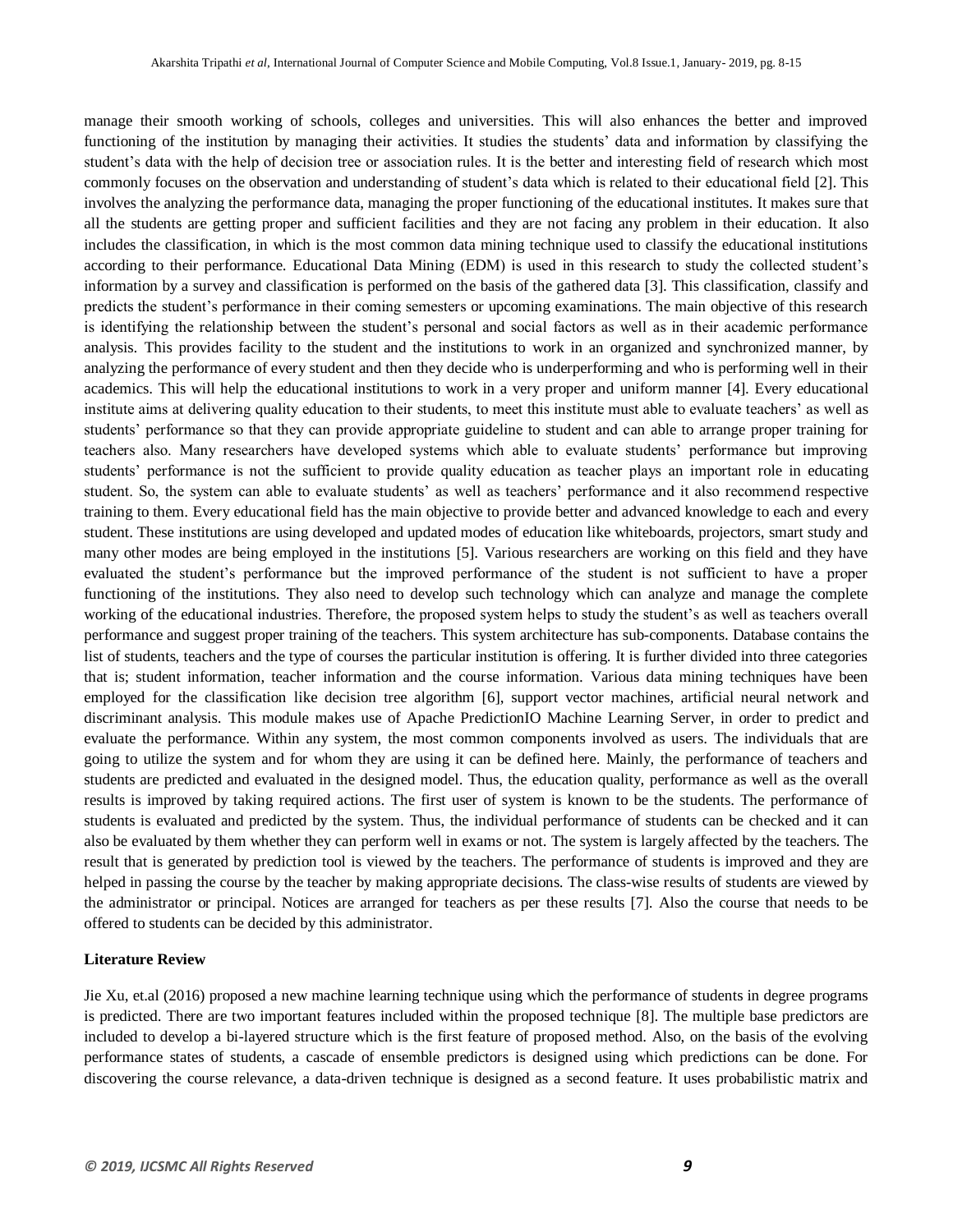latent factor models. Simulations are performed on a dataset collected at UCLA over three years and the results are achieved which show that the performance of proposed approach is better as compared to existing techniques.

S. M. Merchán, et.al (2016) proposed a predictive model to be applied to predict the academic performance of students. Several data mining methods are applied on the data of 932 students of a university of Columbia to evaluate and analyze their performances [9]. On the basis of input data given, the expected results and output characterization and other factors, the evaluation of results achieved is done. The prediction accuracy is an important parameter to evaluate the performances as well. Considering the specific details of the population examined and the requirements specified by the institution, the said pertinence is evaluated. For preventing any kinds of academic risk and desertion, timely decisions are considered important along with the accompaniment of students with their learning procedure. This research work is developed further by providing few recommendations and thoughts by different researchers.

Ishwank Singh, et.al (2016) proposed a simple clustering analysis through which the behavior of student is understood. To understand if there is a regular improvement in the performance of student, a good benchmark has been set up by the data mining algorithm [10]. During the admission and placement process, this analysis is very helpful. The projects, internships, skill sets, Xth, XIIth, and B.Tech marks are few parameters included for this analysis. Since the implementation is easy and the computational efficiency is high, K-means algorithm is used in clustering. In future, other clustering techniques can be applied to improve efficiency levels. Also, to achieve a better student performance analysis, the ranking or classification of objects present within the clusters can be done.

Ms. Tismy Devasia, et.al (2016) proposed classification within the information of student such that on the basis of previously existing information, the division of students can be predicted [11]. Naïve theorem is applied since several techniques are used for knowledge classification within the area unit. For the prediction of performance at the top of that particular semester, various types of information were collected from the previous information of the students available. To encourage the students of different categories to perform well, the lecturers and students can be benefitted through this study. The students who need any special guidance can be highlighted through this study. Also, the failure ratio can be reduced with the help of this. For the upcoming semester examination, acceptable actions can be taken through this.

Yuni Yamasari, et.al (2016) proposed feature extraction techniques in this paper. The student data was gathered in a serious game to perform extraction on the basis of category and Bloom"s Taxonomy [12]. The proposed approach is implemented on this data to perform certain evaluations. It is seen that the level of accuracy is improved and the execution time is minimized through this method. In comparison to traditional FCM, the level of accuracy is improved up to 2.3-4.7%. Also, in comparison to traditional approach, the execution time is 2.2-2.7 seconds faster for the proposed FCM approach. The performance of clustering process on the achievement of student is enhanced when the features are extracted using CBE\_FCM and BTBE\_FCM. Weight is added to each feature for improving the proposed methods. The correlation level of student achievement is considered to be an important factor here.

Nurul "Ulyani, et.al (2017) presented that the major factor that leaves a huge impact on the behavioral intentions of student is the service quality performance. Within seven Malaysian public and private universities the paper-and-pencil questionnaires were distributed [13]. The descriptive statistics and covariance-based structural equation modeling were used to analyze the data. The least likely execution of favorable behavioral intentions was influenced by the freedom, serenity, management dimensions as well as aesthetic factors. A positive behavior towards the student housing was seen as per the results achieved when students adapted to live in multi-cultural community in which they would have access to good hospitality, personal privacy and appropriate building ambiance.

Ihsan A. Abu Amra, et.al (2017) presented that there is huge growth in the amount of data available within the educational database. Several classification algorithms are applied to the educational datasets for gathering the knowledge about student performance [14]. A student performance prediction model is proposed by focusing on the KNN and Naïve Bayes algorithms. Evaluations are performed here by making comparisons against KNN and Naïve Bayes in terms of certain performance parameters. An accuracy of 93.17% is achieved when Naïve Bayes algorithm is applied. This states that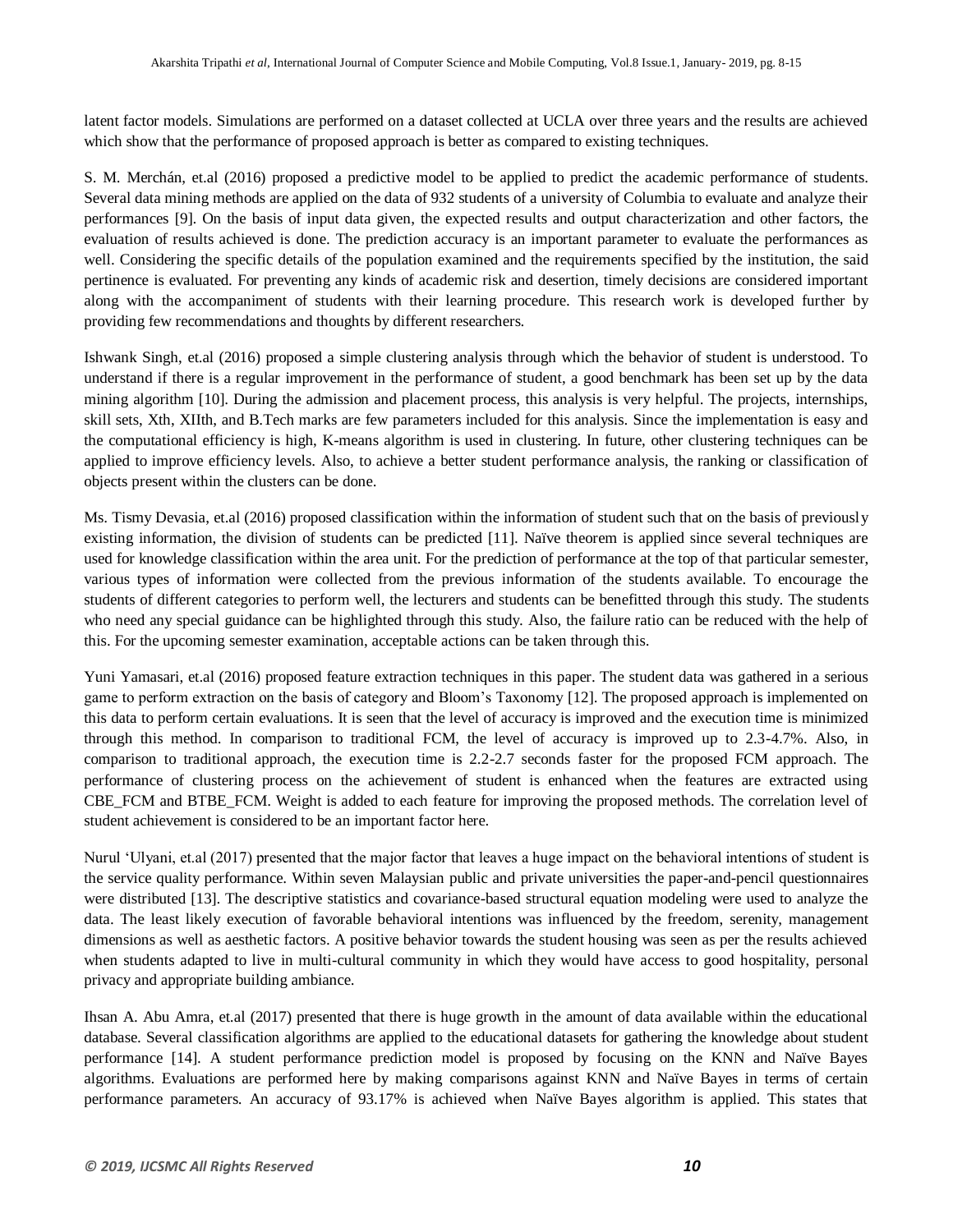amongst the features that affect the performance of students, a strong relationship is defined. Thus, the performance of next year can also be predicted for the students. In comparison to KNN, the performance of Naïve Bayes is better which states that amongst the features affecting the performance of students, a strong relation is identified through which the performance of students can be predicted. On various educational datasets more classification algorithms can be applied in to extend this research in future

M. Sivasakthi, (2017) proposed a knowledge flow model using all the five different classifiers. Within the programming education field, the importance of prediction and classification based algorithms is also studied here [15]. For predicting the programming performance of students, five supervised data mining algorithms were applied on the data set. On the basis of predictive accuracy, the performance evaluations of these algorithms were done. It is seen that around 93% of accuracy was achieved in case of implementing MLP due to which it is known to be highly efficient and reliable. Further, WEKA scenario is implemented to compare all the five classifiers. The performance of MLP is shown to be the best here as well. Thus, in comparison to other classifiers, the performance of MLP is known to be better. The students that are very new to the introductory programming are identified through this research so that they can be helped with special attention. The introductory programming performance of students is thus improved by the students and teachers with the help of using this methodology.

Minoru Nakayama, et.al (2018) evaluated the regression models using the fitness models and analyzed their contributions. With the help of these evaluations, the effectiveness of learner's reflections is measured such that the learning performance is predicted [16]. A variable selection technique was used to examine the contributing variables using a step-wise procedure. The  $R<sup>2</sup>$  and AIC indices were used to perform comparisons against the fitness of these models. When employment of indices of participant"s reflection is applied, the improvement in performance of regression models is done. A variable selection technique was utilized to choose few reflection indices for the regression model even though the scores of final exams and change of variables were not in correlation. Thus, it is seen that the hypothesis which states that the learning performance is affected by the contribution of assessment of reflections is correct.

Fan Yanga, et.al (2018) analyzed the performance of students, their progress and potentials using the multiple analysis tools. Initially, Student Attribute Matrix (SAM) is used to formulate the student model along with performance and nonperformance related attributes. The analysis performed further can utilize the student attributes quantified by SAM [17]. The BP-NN algorithm is applied secondly, for providing student performance estimation tools. The prior knowledge of students and their performance attributes are used to estimate the attributes of students further. For describing the progress of students related to different aspects along with the casual relationships, the BP-NN is used to propose the student progress indicators and attributes thirdly. The level at which a factor would affect the performance of student can be known by these indicators and predicator. It is thus possible to train up the students. For the evaluation go student achievement and developing such attributes, a student potential function is proposed at the end of this paper. The real academic performance data which is gathered from 60 high school students is used to check the performance of these analysis tools. Correct and highly accurate results are achieved by applying the proposed tools as per the evaluation results. Thus, a better understanding process is achieved here.

Raheela Asif, et.al (2017) studied the performance of undergraduate students by utilizing data mining techniques. There is a detailed focus upon the two important aspects of the performance of students. The academic achievement of the students is predicted at the end of 4 years of study program initially [18]. Further, the typical progressions are studied and the prediction results are combined along with them secondly. Low and high achieving students are the two important groups of students that have been recognized. A timely warning is provided and low achieving students are supported such that the performance can be improved by focusing on less numbers of courses which help in indicating that the performance is good or not.

Amin Zollanvari, et.al (2017) proposed and validated a predictive GPA model by using machine learning approaches. A relatively small-sample experiment is used for determining the set of self-regulatory learning behaviors [19]. For every constituent of the generated model, the predictability is quantified and its relevance is calculated. Utilizing the constructed models for designing the intervention strategies that help students when the academic failure is at risk is the major objective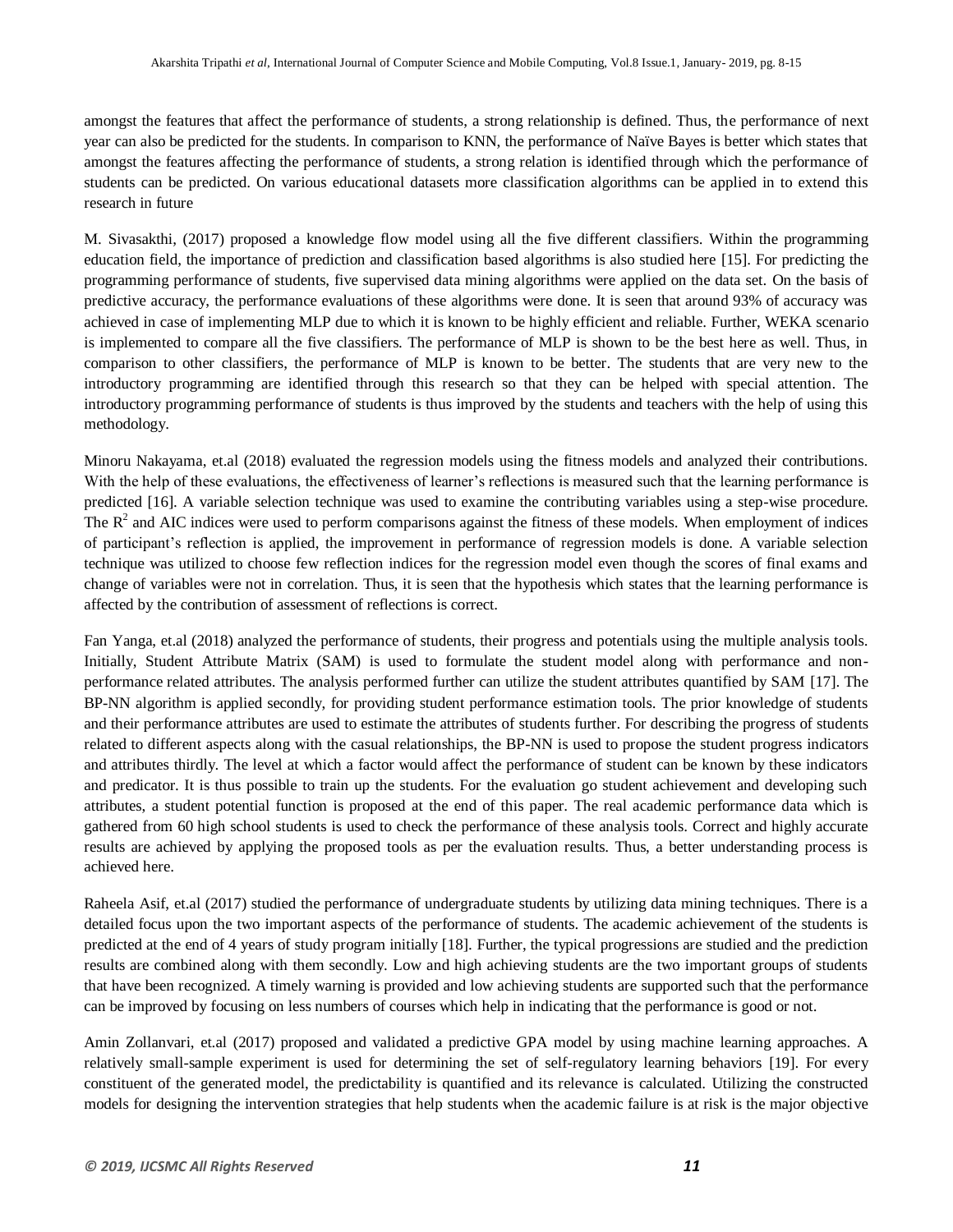of grade prediction. A probabilistic predictive model of GPA is used to define and detect the helpful interventions as per the mathematical calculations. The basic interventions are defined and the interventions which are of help to students having minimum GPA are identified by this application framework. Around 53% of accuracy is achieved by the proposed algorithm.

Febrianti Widyahastuti, et.al (2017) proposed a novel system using linear regression and multilayer perceptron which are two different classification algorithms [20]. Further, on the basis of value of mean absolute error difference, comparisons are made amongst these algorithms. It is seen that in comparison to linear regression, the prediction results are better in case of multilayer perceptron. The online discussion forums are used for enhancing the learning experiences of students.

| <b>Author's Names</b>                                                                                     | Year | <b>Description</b>                                                                                                                                                                                                                                         | <b>Outcomes</b>                                                                                                                                                                                                                                                      |
|-----------------------------------------------------------------------------------------------------------|------|------------------------------------------------------------------------------------------------------------------------------------------------------------------------------------------------------------------------------------------------------------|----------------------------------------------------------------------------------------------------------------------------------------------------------------------------------------------------------------------------------------------------------------------|
| Jie Xu, Kyeong Ho<br>Moon, and Mihaela<br>van der Schaar                                                  | 2016 | A new machine learning technique<br>is<br>proposed using which the performance of<br>students in degree programs is predicted.                                                                                                                             | Simulations are performed on a dataset<br>collected at UCLA over three years and<br>the results are achieved which show that<br>the performance of proposed approach is<br>better<br>compared<br>as<br>to<br>existing<br>techniques.                                 |
| S. M. Merchán, J.<br>A. Duarte                                                                            | 2016 | A predictive model to be applied to predict<br>the academic performance of students is<br>proposed. Several data mining methods are<br>applied on the data of 932 students of a<br>university of Columbia to evaluate and<br>analyze their performances    | On the basis of input data given, the<br>expected<br>results<br>and<br>output<br>characterization and other factors, the<br>evaluation of results achieved is done.<br>The prediction accuracy is an important<br>parameter to evaluate the performances<br>as well. |
| Ishwank Singh, A<br>Sai Sabitha, Abhay<br>Bansal                                                          | 2016 | A simple clustering analysis is proposed<br>through which the behavior of student is<br>understood. To understand if there is a<br>regular improvement in the performance of<br>student, a good benchmark has been set up by<br>the data mining algorithm. | Since the implementation is easy and the<br>computational efficiency is high, K-<br>means algorithm is used in clustering.                                                                                                                                           |
| <b>Tismy</b><br>Ms.<br>Devasia,<br>Ms. Vinushree T P,<br>Mr. Vinayak Hegde                                | 2016 | Classification<br>proposed<br>within<br>is<br>the<br>information of student such that on the basis<br>of previously existing information,<br>the<br>division of students can be predicted.                                                                 | The students who need any special<br>guidance can be highlighted through this<br>study. Also, the failure ratio can be<br>reduced with the help of this. For the<br>upcoming<br>semester<br>examination,<br>acceptable actions can be taken through<br>this.         |
| Yamasari,<br>Yuni<br>M.<br>S.<br>Supeno<br>Nugroho,<br>$\bf{I}$<br>N.<br>Sukajaya, Mauridhi<br>H. Purnomo | 2016 | Feature extraction techniques are proposed in<br>this paper. The student data was gathered in a<br>serious game to perform extraction on the<br>basis of category and Bloom's Taxonomy                                                                     | The performance of clustering process on<br>the achievement of student is enhanced<br>when the features are extracted using<br>CBE_FCM and BTBE_FCM. Weight is<br>added to each feature for improving the<br>proposed methods.                                       |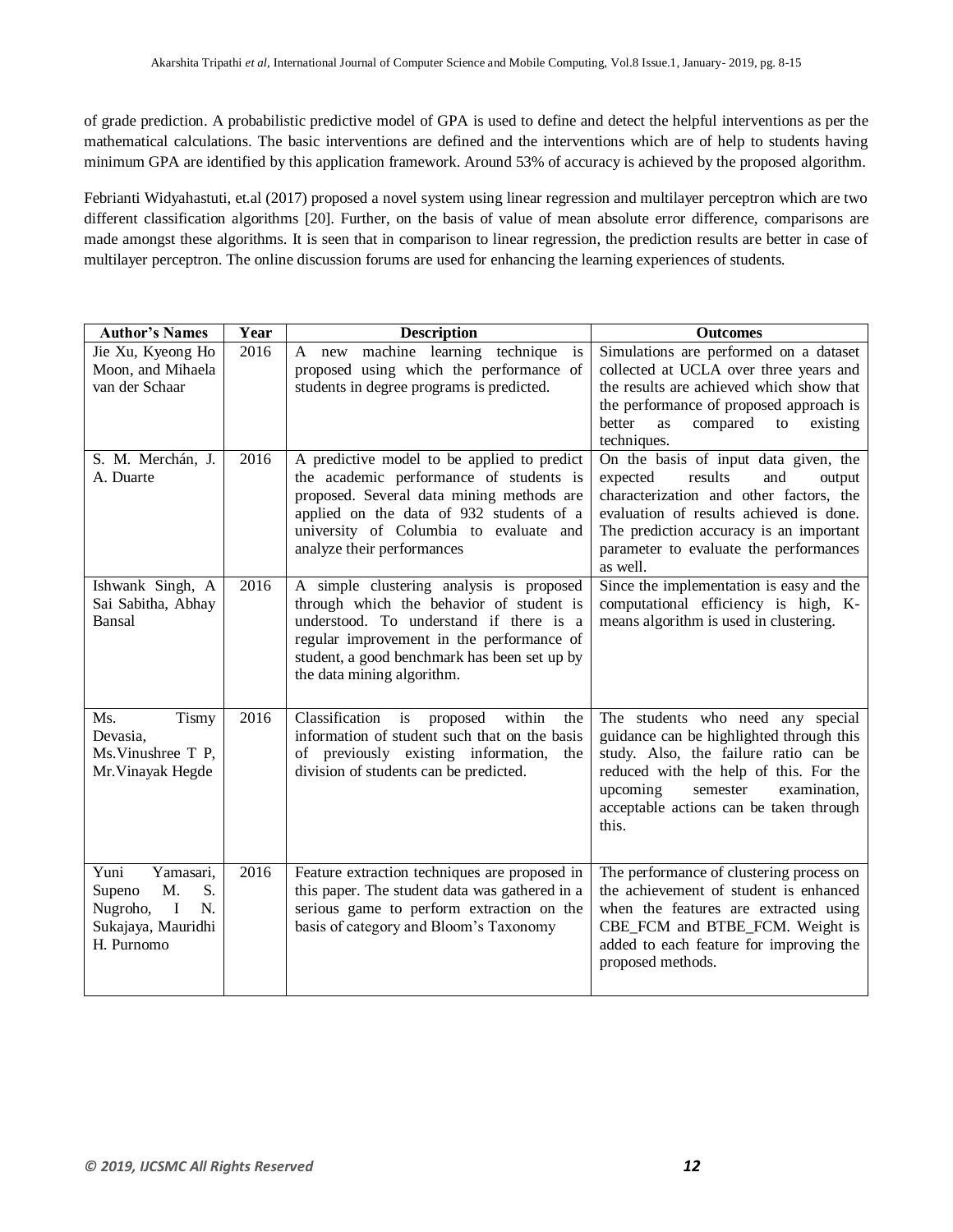| Nurul<br>'Ulyani,<br>Mohd<br>Najib,<br>Nor'Aini<br>Yusof,<br>Amin<br>Akhavan<br>Tabassi                           | 2017 | The descriptive statistics and covariance-<br>based structural equation modeling were used<br>to analyze the data. The least likely execution<br>of favorable behavioral intentions was<br>influenced by the<br>freedom,<br>serenity,<br>management dimensions as well as aesthetic<br>factors. | A positive behavior towards the student<br>housing was seen as per the results<br>achieved when students adapted to live in<br>multi-cultural community in which they<br>would have access to good hospitality,<br>personal<br>privacy<br>and<br>appropriate<br>building ambiance.                                                                                                              |
|-------------------------------------------------------------------------------------------------------------------|------|-------------------------------------------------------------------------------------------------------------------------------------------------------------------------------------------------------------------------------------------------------------------------------------------------|-------------------------------------------------------------------------------------------------------------------------------------------------------------------------------------------------------------------------------------------------------------------------------------------------------------------------------------------------------------------------------------------------|
| Abu<br>А.<br>Ihsan<br>Amra, Ashraf Y.<br>A. Maghari                                                               | 2017 | Prediction model is proposed by focusing on<br>the KNN and Naïve Bayes algorithms.<br>Evaluations are performed here by making<br>comparisons against KNN and Naïve Bayes<br>in terms of certain performance parameters                                                                         | In comparison to KNN, the performance<br>of Naïve Bayes is better which states that<br>amongst the features affecting the<br>performance of students, a strong relation<br>through<br>identified<br>which<br>is<br>the<br>performance of students can be predicted.<br>On various educational datasets more<br>classification algorithms can be applied<br>in to extend this research in future |
| M. Sivasakthi,                                                                                                    | 2017 | A knowledge flow model using all the five<br>different classifiers. Within the programming<br>education field, the importance of prediction<br>and classification based algorithms is also<br>studied                                                                                           | In comparison to other classifiers, the<br>performance of MLP is known to be<br>better. The students that are very new to<br>the introductory programming<br>are<br>identified through this research so that<br>they can be helped with special attention.                                                                                                                                      |
| Minoru Nakayama,<br>Kouichi Mutsuura,<br>Hiroh Yamamoto,                                                          | 2018 | The regression models using the fitness<br>models and analyzed their contributions. A<br>variable selection technique was used to<br>examine the contributing variables using a<br>step-wise procedure.                                                                                         | The hypothesis which states that the<br>learning performance is affected by the<br>contribution of assessment of reflections<br>is correct.                                                                                                                                                                                                                                                     |
| Fan<br>Yanga,<br>Frederick W.B. Li,                                                                               | 2018 | Student Attribute Matrix (SAM) is used to<br>formulate the student model along with<br>performance and non-performance related<br>attributes. The analysis performed further can<br>utilize the student attributes quantified by<br><b>SAM</b>                                                  | Correct and highly accurate results are<br>achieved by applying the proposed tools<br>as per the evaluation results. Thus, a<br>better understanding process is achieved<br>here.                                                                                                                                                                                                               |
| Raheela<br>Asif,<br>Agathe Merceron,<br>Syed Abbas Ali,<br>Najmi<br>Ghani<br>Haider,                              | 2017 | The performance of undergraduate students<br>by utilizing data mining techniques. There is<br>a detailed focus upon the two important<br>aspects of the performance of students.                                                                                                                | The typical progressions are studied and<br>the prediction results are combined along<br>with them secondly. Low and high<br>achieving students are the two important<br>groups of students that have been<br>recognized                                                                                                                                                                        |
| Zollanvari,<br>Amin<br>Refik<br>Caglar<br>Kizilirmak,<br>Yau<br>Kho<br>Hee<br>and<br>Daniel Hernandez-<br>Torrano | 2017 | Proposed and validated a predictive GPA<br>model by using machine learning approaches.<br>A relatively small-sample experiment is used<br>for determining the set of self-regulatory<br>learning behaviors                                                                                      | The basic interventions are defined and<br>the interventions which are of help to<br>students having minimum GPA are<br>identified by this application framework.<br>Around 53% of accuracy is achieved by<br>the proposed algorithm.                                                                                                                                                           |
| Febrianti<br>Widyahastuti,<br>Viany Utami Tjhin                                                                   | 2017 | Proposed a novel system using<br>linear<br>regression and multilayer perceptron which<br>are two different classification algorithms                                                                                                                                                            | It is seen that in comparison to linear<br>regression, the prediction results are<br>better in case of multilayer perceptron.                                                                                                                                                                                                                                                                   |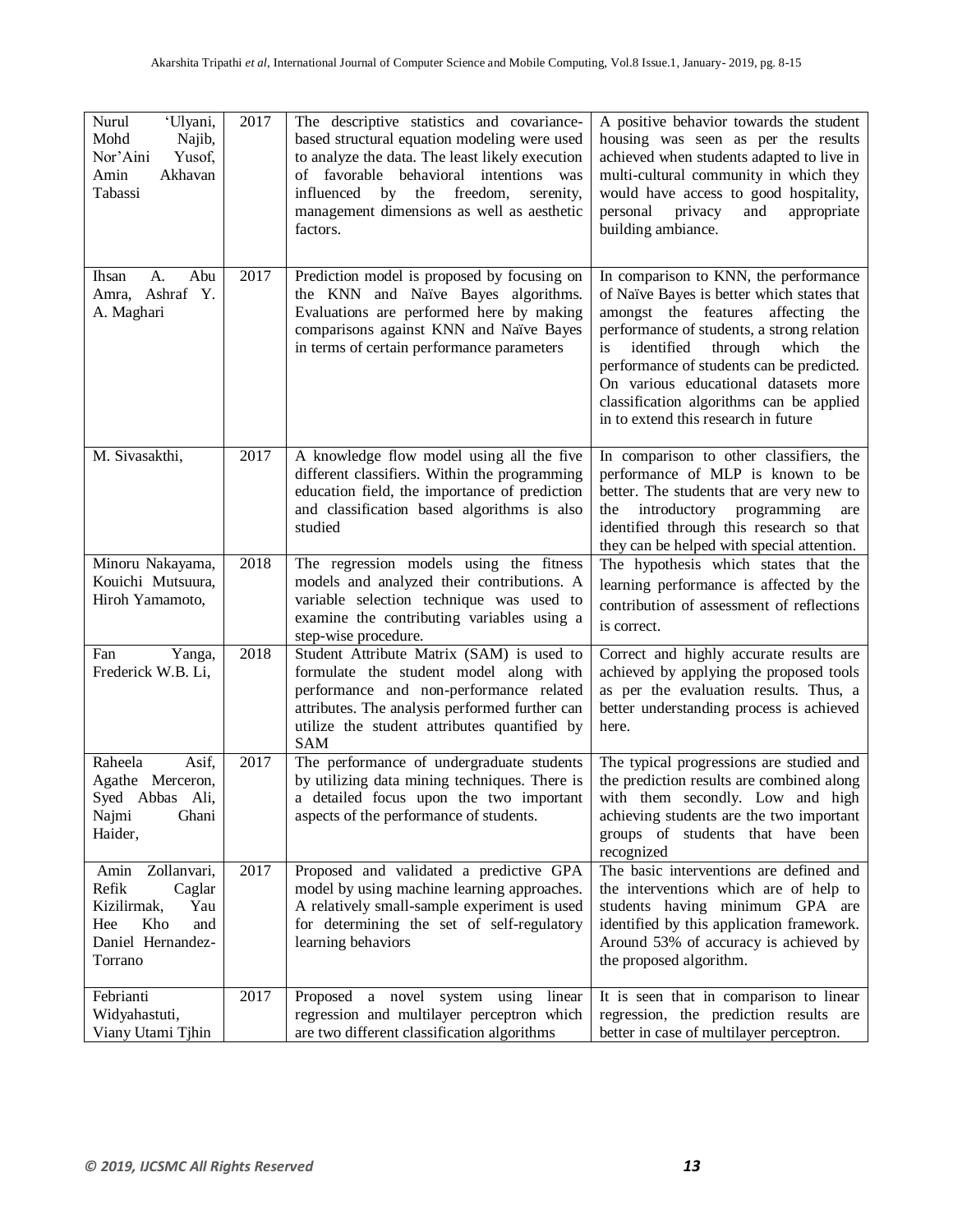#### **Conclusion**

The prediction analysis is the approach which can predict future possibilities from the current information. The prediction analysis can be done with the techniques of classification. This review paper is based on the student performance prediction. The various classification techniques are reviewed in paper for the student performance prediction.

# **References**

[1] Amin Zollanvari, Refik Caglar Kizilirmak, Yau Hee Kho, and Daniel Hernandez-Torrano, "Predicting Students" GPA and Developing Intervention Strategies Based on Self-Regulatory Learning Behaviors", 2017, IEEE

[2] Sneha Chandra, Maneet Kaur," Enhancement of Classification Accuracy of our Adaptive Classifier using Image Processing Techniques in the Field of Medical Data Mining", 2015, IEEE

[3] Yomna M. ElBarawy, Ramadan F. Mohamedt and Neveen I. Ghali," Improving Social Network Community Detection Using DBSCAN Algorithm", 2014, IEEE

[4] Dominik Fisch, Edgar Kalkowski, Bernhard Sick," Knowledge Fusion for Probabilistic Generative Classifiers with Data Mining Applications", 2013, IEEE

[5] Dianwei Han, Ankit Agrawal, Wei−keng Liao, Alok Choudhary," A novel scalable DBSCAN algorithm with Spark", 2016 IEEE International Parallel and Distributed Processing Symposium Workshops

[6] Md. Rejaul Karim, and Dewan Md. Farid," An Adaptive Ensemble Classifier for Mining Complex Noisy Instances in Data Streams", 2014, 3rd INTERNATIONAL CONFERENCE ON INFORMATICS, ELECTRONICS & VISION

[7] Karlina Khiyarin Nisa, Hari Agung Andrianto, Rahmah Mardhiyyah," Hotspot Clustering Using DBSCAN Algorithm and Shiny Web Framework", 2014, IEEE

[8] Jie Xu, Kyeong Ho Moon, and Mihaela van der Schaar, "A Machine Learning Approach for Tracking and Predicting Student Performance in Degree Programs", 2016, IEEE

[9] S. M. Merchán, and J. A. Duarte, "Analysis of Data Mining Techniques for Constructing a Predictive Model for Academic Performance", IEEE Latin America Transactions, Vol. 14, No. 6, June 2016

[10] Ishwank Singh, A Sai Sabitha, Abhay Bansal, "Student Performance Analysis Using Clustering Algorithm", 2016, IEEE

[11] Ms.Tismy Devasia, Ms.Vinushree T P, Mr.Vinayak Hegde, "Prediction of Students Performance using Educational Data Mining", 2016, IEEE

[12] Yuni Yamasari, Supeno M. S. Nugroho, I N. Sukajaya, Mauridhi H. Purnomo, "Features Extraction to Improve Performance of Clustering Process on Student Achievement", 2016, IEEE

[13] Nurul "Ulyani Mohd Najib, Nor"Aini Yusof, Amin Akhavan Tabassi, "Service Quality Performance of Student Housing: The Effects on Students" Behavioural Intentions", 2017 IEEE 15th Student Conference on Research and Development (SCOReD)

[14] Ihsan A. Abu Amra, Ashraf Y. A. Maghari, "Students Performance Prediction Using KNN and Naïve Bayesian", 2017 8th International Conference on Information Technology (ICIT)